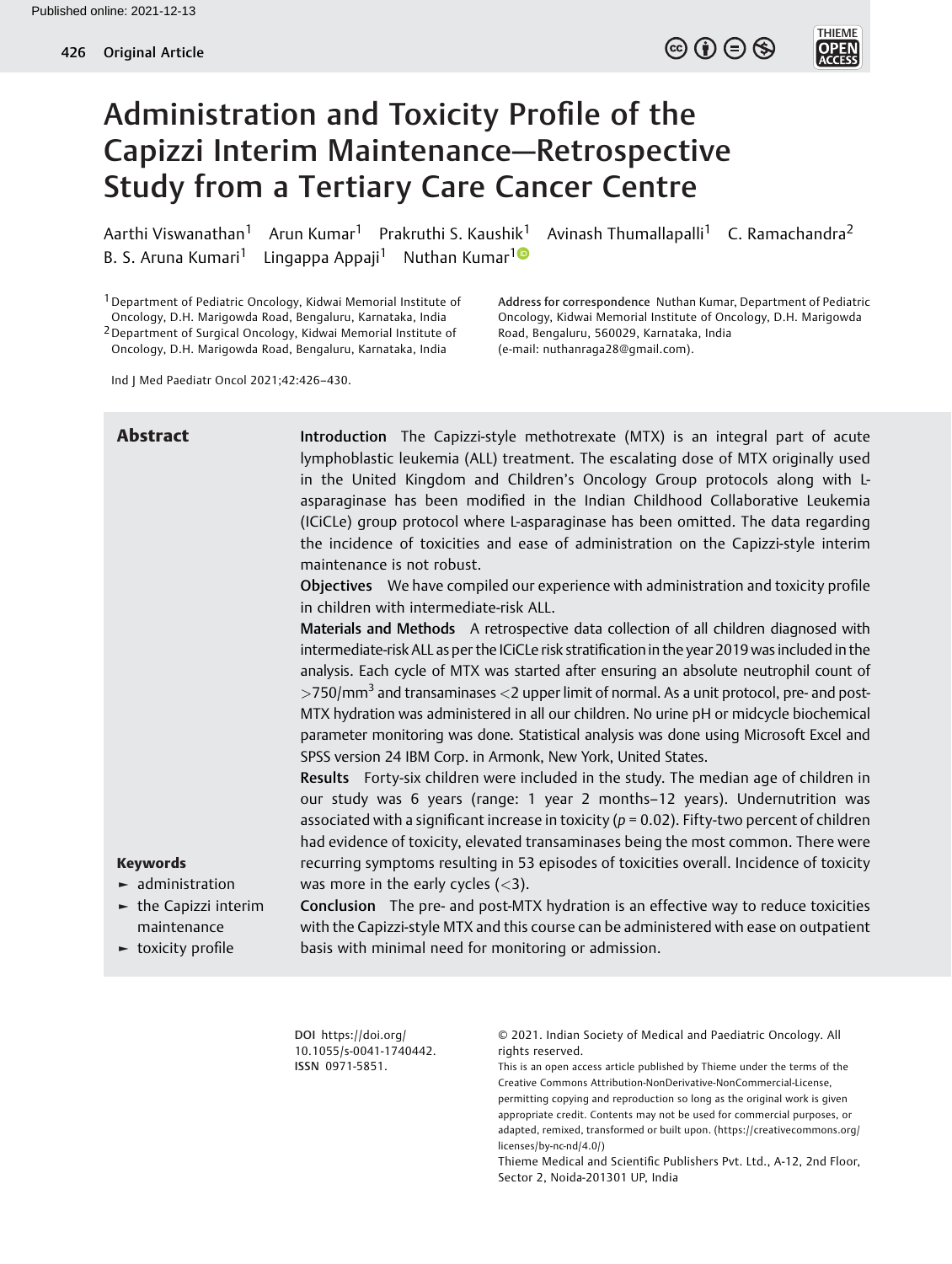## Introduction

The Capizzi-style methotrexate (MTX) has been an integral part of acute lymphoblastic leukemia (ALL) chemotherapy and is gaining importance in various subsets of leukemia. Despite the fact that it has been a part of various study protocols, the toxicity associated with escalating doses of MTX has not been studied in detail. The original Capizzi included escalating doses of MTX with L-asparaginase. From the earlier ALL studies in the United Kingdom, it was found that the dose escalation to a maximum of 300 mg/m was possible in only 10%, while only a meager 40% could achieve any kind of dose escalation.<sup>1</sup> The Indian Childhood Collaborative Leukemia (ICiCLe) protocol institutes the modified Capizzi MTX regimen for interim maintenance phase of intermediate-risk children with B-cell precursor (BCP) ALL. It includes only escalating dose of intravenous (IV) MTX with vincristine and intrathecal MTX. We have reviewed the toxicity profile encountered with the Capizzi interim maintenance in intermediate-risk ALL children from our institute treated as per the ICiCLe protocol.

## Materials and Methods

The patients diagnosed with ALL with BCP type based on morphology and flow cytometry of the bone marrow and stratified to intermediate risk based on ICiCLe risk groups were included in the study. All children between 1 and 14 years' age group diagnosed with intermediate-risk ALL were included in the study. Intermediate risk as per the ICiCLe protocol constitutes children with BCP ALL with bulky disease and/or age  $>10$  years and/or white blood cell count above 50,000 and/or testicular involvement with good day 8 prednisolone response (<1,000 blasts in peripheral smear) and end of induction minimal residual disease (MRD) of <0.01%. Those children with T-cell ALL, poor prednisolone response and abnormal cytogenetics with BCR ABL translocation, MLL rearrangements, iAMP21, t (17; 19), and postinduction MRD >0.01% were treated as high risk and therefore excluded from the study. All patients treated in the year 2019 and had completed the Capizzi regimen by December 2019 were included in the study ( $n = 46$ ). The data regarding clinical presentation, prednisolone response, biochemical, hematological parameters, MRD, and details about various toxicities encountered during the interim maintenance phase were recorded retrospectively from the patient's file in the medical record department. Hemogram and liver and renal function tests were done routinely prior to each cycle. A minimum absolute neutrophil count of 750/  $mm<sup>3</sup>$  and platelets >100,000/mm<sup>3</sup> were prerequisites for starting each Capizzi cycle. Transaminases <2 times upper limit of normal and a normal renal function were also looked into as a part of unit protocol prior to start each cycle. Although the ICiCLe protocol provides larger cut-off values, these modifications were made by the unit based on previous experience with such patients. Prehydration with one-pint normal saline was administered routinely, followed by IV MTX, and subsequently, one-pint normal saline was also given in an attempt to minimize toxicity. IV vincristine at 1.5  $mg/m<sup>2</sup>$  was given on days 2, 12, 22, 32, and 42 along with MTX in escalating doses from 100 to 300 mg/m every 10 days (days 2, 12, 22, 32, and 42 corresponding to weeks 11–16). Two doses of intrathecal MTX (age-adjusted dosing <2 years: 8 mg; 2–3 years: 10 mg; and >3 years: 12 mg) were given on days 1 and 15 of the course as per the ICiCLe protocol version 1. Urine pH monitoring was not done routinely. Midcycle tests were not repeated unless the child was symptomatic. The clinical evidence of various toxicities as per the common terminology criteria for adverse events (NCI CTCAE v 5.0)  $c$ riteria<sup>2</sup> such as mucositis, febrile neutropenia, vomiting, diarrhea, trend of total white blood cell counts, and neutrophils and biochemical evidence of elevated transaminases, delay in administration of chemotherapy, ability to escalate MTX in consequent courses, need for dose modification, and leucovorin rescue or antibiotics were documented. The correlation between toxicities and nutritional status was analyzed. Undernutrition was considered in those children with anthropometric values  $Z$  scores  $<-2$  standard deviation as per the World Health Organization (WHO) growth standards. The duration of course was considered to be 43 days, approximately the day when each child received his/her fifth cycle of MTX. This was taken so to ensure uniformity in the analysis.

#### Statistical Analysis

Data were entered onto SPSS worksheet and appropriate statistical methods were used to analyze the variables. Mean and median were calculated for age distribution. The incidence of toxicity was assessed with categorical variables such as gender (male/female) and undernourishment ( yes/no based on the above definition). The age group was divided into two categories  $\left\langle \langle \rangle \right\rangle$  years) to assess its influence on the incidence of toxicity. A p-value of  $< 0.05$  was considered to be statistically significant. Chi-square test was performed to assess the significance of the categorical variables using the SPSS software version 24 for Mac, IBM Corp. Armonk, New York, United States.

### Results

A total of 66 children were treated as intermediate-risk ALL based on cell of origin, cytogenetic features, prednisolone response, and MRD status during the year 2019. However, only 46 had completed their interim maintenance cycle by December 2019 and were included in the analysis. A total of 230 cycles of intermediate-dose MTX were studied for the above-mentioned toxicities. The median age of children included in the study was 6 years (range: 1 year 2 months–12 years) with a mean of 5.7  $\pm$  3.5 years. The total boys included were 26 and girls were 20. Baseline characteristics of children treated in our unit under intermediate-risk ICiCLe protocol are shown in ►Table 1. Treatment-related toxicity was noted in 53 of 230 cycles (23%). The most common toxicities encountered in our children overall ( $n = 230$  cycles) were elevated transaminases ( $n = 16$ ), mucositis ( $n = 10$ ), and vomiting ( $n = 8$ ). Fever was documented in seven children,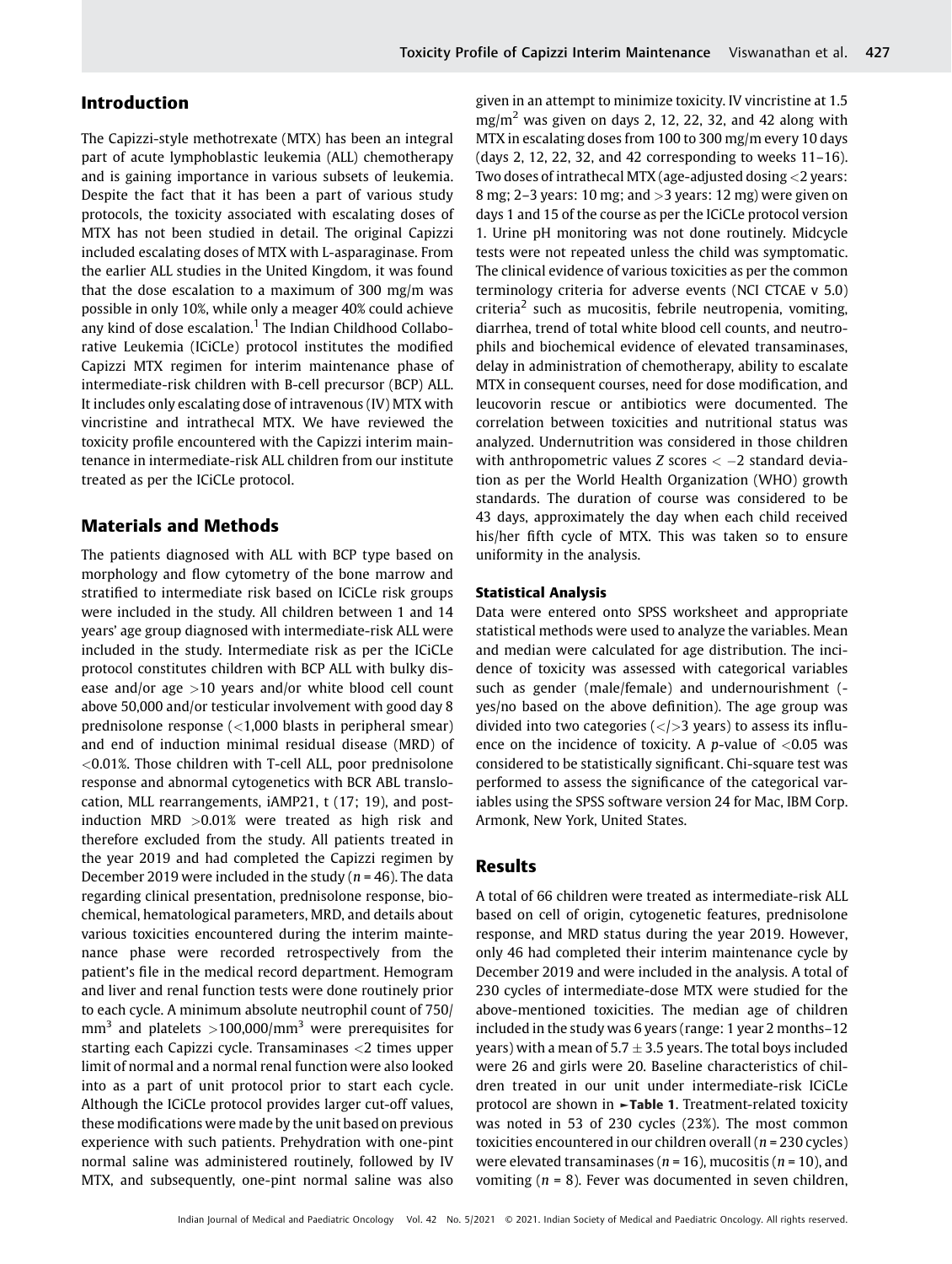Table 1 Baseline characteristics of children treated as per intermediate-risk Indian Childhood Collaborative Leukemia protocols

| <b>Details</b>                                                             | <b>Numbers</b>             |
|----------------------------------------------------------------------------|----------------------------|
| Total children with intermediate<br>risk all in 2019                       | 66                         |
| Included in the study                                                      | 46                         |
| Median age (y)                                                             | 6                          |
| Gender                                                                     |                            |
| <b>Boys</b>                                                                | 26                         |
| Girls                                                                      | 20                         |
| Average total counts (range)                                               | 14,245<br>$(900 - 58,000)$ |
| Flow cytometry-precursor B ALL                                             | 46                         |
| $CD 10+$                                                                   | 28                         |
| $CD$ 19+                                                                   | 43                         |
| Aberrant myeloid markers                                                   | $\overline{2}$             |
| Cytogenetics                                                               |                            |
| t(1; 19)                                                                   | 2                          |
| t(12; 21)                                                                  | 1                          |
| Hyperdiploidy                                                              | 1                          |
| Others                                                                     | 3                          |
| Normal karyotype                                                           | 22                         |
| Cytogenetics failed (FISH for BCR/ABL,<br>MLL, i AMP21 negative confirmed) | 17                         |
| Good prednisolone response                                                 | 46                         |
| Current status                                                             |                            |
| In remission and on treatment                                              | 43                         |
| Relapsed                                                                   | 3                          |

Abbreviations: ALL, acute lymphoblastic leukemia; B ALL, B-cell ALL; BCR/ABL, B-cell receptor/abel-like kinase translocation (Ph-positive ALL); FISH, florescent in situ hybridization; i AMP21, intrachromosomal amplification of chromosome 21; MLL, mixed lineage leukemia gene.

with growth of methicillin-resistant Staphylococcus aureus in sputum culture ( $n = 1$ ), pneumonia ( $n = 2$ ), tooth abscess ( $n$  $= 1$ ), viral hepatitis ( $n = 1$ ), and without focus ( $n = 2$ ). Febrile neutropenia was encountered in only 2/230 cycles. Six of our patients needed admission during the entire course (13%). The incidence of various toxicities with the Capizzi regimen is shown in  $\blacktriangleright$ Table 2. The need for IV antibiotics for infection/mucositis was prescribed in 3 of 46 (6.5%) patients, while oral antibiotics were prescribed in 14 of 46 (30%). We did not encounter any neurological or renal toxicity. There was no statistically significant difference in toxicity based on gender ( $p = 1.000$ ). We found that < 3-year-old children had a higher incidence of toxicity; however, it was not statistically significant ( $p = 0.06$ ), while undernourishment was associated with a significantly increased incidence of toxicity ( $p =$ 0.02).

Although the total incidence of each of the toxicities was 23%, only in 10.4% of the total cycles ( $n = 24/230$ ), these toxicities resulted in a delay of chemotherapy. About 16 children had no delay in treatment and had completed all five cycles of the Capizzi interim maintenance in the stipulated time of approximately 43 days, while the remaining 30 children had a delay in treatment due to various side effects/default as depicted in ►Fig. 1, the most common being elevated transaminases. In 52.2% of children, the delay was due to toxicity (24/46), while 13% (6/46) had a delay due to default, and the remaining 34.8% (16/46) had completed the course in stipulated time. This indicates that there were recurring toxicities in these 24 children that lead to a total of 53 episodes of toxicities overall. The average duration of the interim maintenance course in our children was 52 days (range: 43–82 days). Six patients had defaulted treatment for more than an average duration of 16 days. Since the Capizzi phase was administered on outpatient basis, an average delay of 3 days was noted even in those patients who had completed treatment by 46 days, attributed to nonworking days, difficulty in transport, and other personal reasons. In 14 children, toxicities were noted in the first three cycles,

| Table 2 Incidence of various toxicities with the Capizzi interim maintenance |
|------------------------------------------------------------------------------|
|------------------------------------------------------------------------------|

| <b>Toxicity encountered</b> | Number of<br>episodes (53/230) | Grade 3 or 4 toxicity/<br>delay in CT (24/230) (%) | Number of<br>patients with<br>recurrent episodes<br>$(n = 46)$ | <b>Number</b><br>of patients<br>requiring<br>admission (6/46) |
|-----------------------------|--------------------------------|----------------------------------------------------|----------------------------------------------------------------|---------------------------------------------------------------|
| Elevated transaminases      | 16                             | 8(50)                                              | 5                                                              | $\Omega$                                                      |
| <b>Mucositis</b>            | 10                             | 5(50)                                              | 4                                                              | $\overline{2}$                                                |
| Vomiting                    | 8                              | $\Omega$                                           | $\theta$                                                       | $\Omega$                                                      |
| Diarrhea                    | 5                              | $\theta$                                           | $\Omega$                                                       | $\theta$                                                      |
| Neutropenia                 | 6                              | 4(66.6)                                            | 2                                                              | $\Omega$                                                      |
| Thrombocytopenia            |                                | $\Omega$                                           | $\Omega$                                                       | $\theta$                                                      |
| Infection                   |                                | 7(100)                                             | $\Omega$                                                       | 4                                                             |
| CNS toxicity                | $\mathbf{0}$                   | 0                                                  | $\Omega$                                                       | $\Omega$                                                      |
| Renal toxicity              | $\Omega$                       | $\Omega$                                           | $\Omega$                                                       | 0                                                             |

Abbreviations: CNS, central nervous system; CT, computed tomography.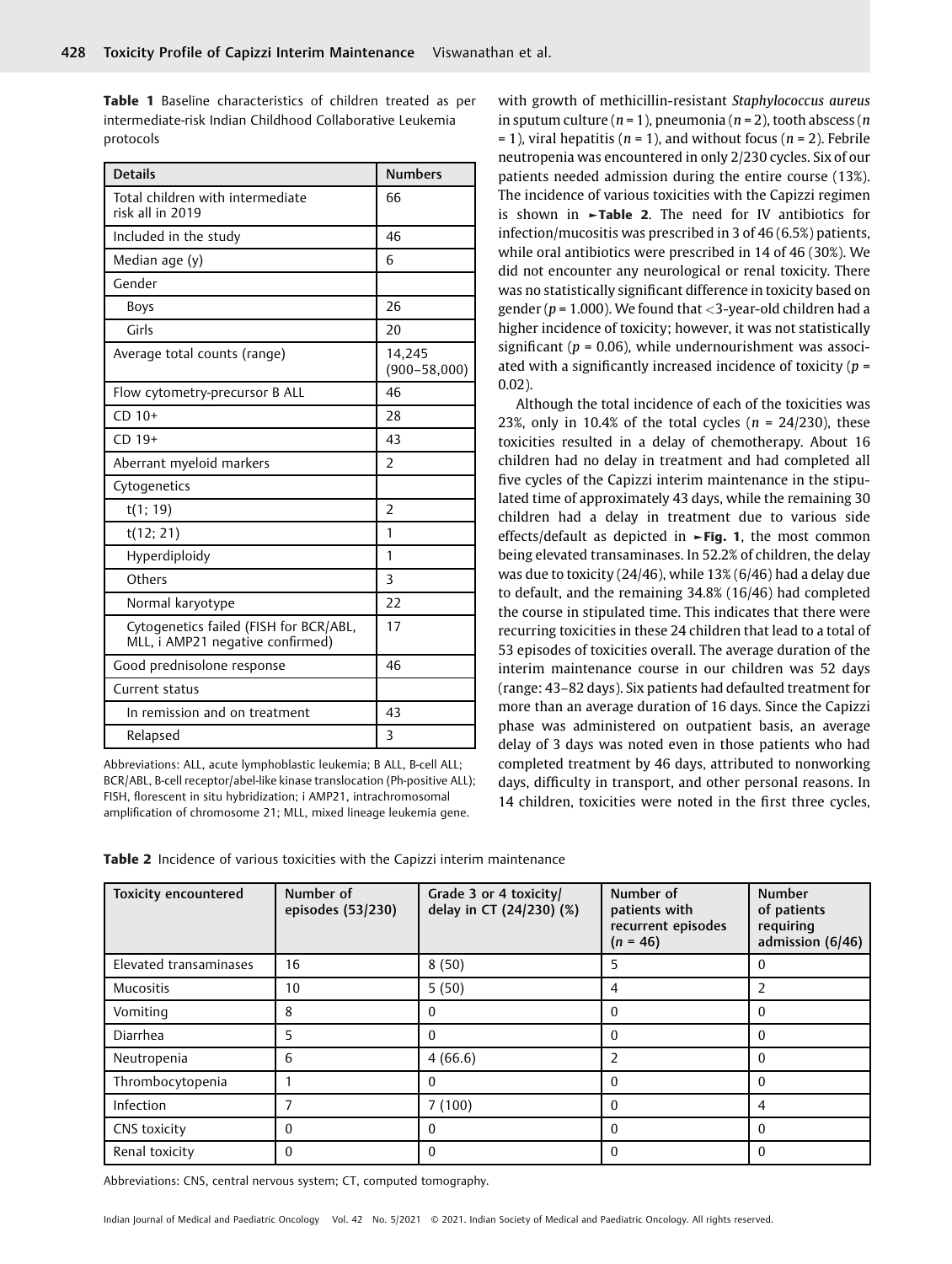

Fig. 1 Cause for delay (number of patient =  $30$ ).

while in 10 children, the toxicities were seen in fourth/fifth cycle.

The dose was capped at 200 mg/m<sup>2</sup> for three children who had severe mucositis and persistent elevation of transaminases. The rest (93%) of the children received escalating doses of IV MTX with appropriate dose escalation. Ursodeoxycholic acid was used for those children with elevated transaminases.

## Discussion

The practice of escalating dose of MTX began with the Children's cancer group (CCG) 1991 study where standardrisk patients were randomized to receive oral versus escalating doses of MTX during the interim maintenance phase.<sup>1</sup> Patients with central nervous system ( $\text{CNS}^2$ ; <5 lymphocytes in cerebrospinal fluid with cytospin analysis positive for leukemic blasts), involvement also seemed to have benefited from this randomization as their outcomes improved to 85 from 63% in previous studies. Dexamethasone was the only steroid used in the protocol which provides good CNS penetration and could have added on to the improved survival.<sup>3</sup> In the recent AALL0434 trial, a randomization between the Capizzi-style MTX and high-dose MTX (HD MTX) for T-cell ALL (T ALL) was performed where the Capizzi regimen had a better disease-free survival of 91.5 versus 85.3%. However, cranial irradiation was included in both the groups at 2 and 7 months, respectively.<sup>4</sup> These surprisingly better results in the Capizzi arm that was explained with differential sensitivity of the blasts to use of MTX without leucovorin rescue, the lack of use of L-asparaginase and also the timing of irradiation which could have been the reasons behind improved outcomes with less intense MTX dosing. The other studies which have shown comparable results of the Capizzi and HD MTX in T ALL have utilized an intensified intrathecal therapy up to 28 doses in males and 21 doses in females.<sup>5</sup> Thus, the Capizzi regimen is increasingly gaining importance in various aspects of ALL management. Reports of comparable toxicity and ease of administration of HD MTX regimens exist, while the literature on toxicity encountered with the Capizzi MTX has been addressed by very few studies in the past.

Many times, the outpatient-based administration of drug with a lack of structured monitoring in between cycles results in delayed presentation and increased incidence of treatment-related toxicity.<sup>6</sup> The traditional Capizzi interim maintenance used by the United Kingdom and Children's Oncology Group studies included L-asparaginase which has been omitted in the ICiCLe protocol, based on the report from AALL0232 study which showed increased toxicity than benefit from this combination. On the contrary, there are also some reports that suggest L-asparaginase helps in attenuating the MTX-related toxicity.

Gender-related changes in the incidence of MTX toxicity were observed in early osteosarcoma studies which were attributed to the prechemotherapy erythrocyte folate levels. Some pediatric ALL studies have also demonstrated an increased incidence of toxicity and treatment-related mortality in girls. $8$  There was no difference in the incidence of toxicity based on gender in our study ( $p = 1.000$ ). Several polymorphisms can affect MTX dosing and related toxicity. The MTHFR C677T polymorphism has been associated with an increased risk of MTX-induced severe hepatic and gastrointestinal toxicities in Caucasian adults being treated for cancer.<sup>9</sup> The expression of multidrug resistance gene polymorphisms, like ABCC2, affects folate metabolism and causes MTX toxicity. The ALT levels have remained a surrogate marker to assess toxicity in the study by Jastaniah et al.<sup>5</sup> The highest value of ALT documented in our study was 812 U/L, none of the children developed deranged prothrombin time (PT)/activated partial thromboplastin time (APTT) or signs of liver failure. Ursodeoxycholic acid was routinely used in children with elevated transaminases and response to therapy in the form of decreasing trend of liver enzymes was documented in 100% of the children.

A tertiary care center from North India reported comparable toxicities with the HD MTX and Capizzi MTX. Myelosuppression was the most common encountered, while skin and nephrotoxicity were seen only in the high-dose arm.<sup>10</sup> Twelve of our 46 children were undernourished and increased incidence of toxicity was noted in this subgroup. Undernourished children had increased incidence of toxicity in their study as well, with incidence of 44 versus 30% in wellnourished children. The dysfunctional liver status in malnutrition probably contributed to increased toxicity in these children. In the AALL0232 study, patients receiving HD MTX had a lower incidence (5.2%) of febrile neutropenia than those receiving the standard dose regimen (8.2%). There were no differences in other significant toxicities in the study.<sup>11</sup> The modification of the original Capizzi and avoidance of L-asparaginase are expected to lessen the toxicity associated with this regimen in the ICiCLe protocol. We had only 2 of 230 episodes of febrile neutropenia (0.8%), while the other 5 fever episodes were non neutropenic. We attribute the lower incidence of toxicity to the method of administration of MTX. Pre- and post-MTX hydration has been an easy and effective way administering MTX without requiring admission or urine pH monitoring. Our treatment-related toxicity was slightly lower at 23% compared with 28% in the above-mentioned study.<sup>10</sup> While febrile neutropenia and thrombocytopenia were the most common toxicities encountered in their children approximately 20% each, our